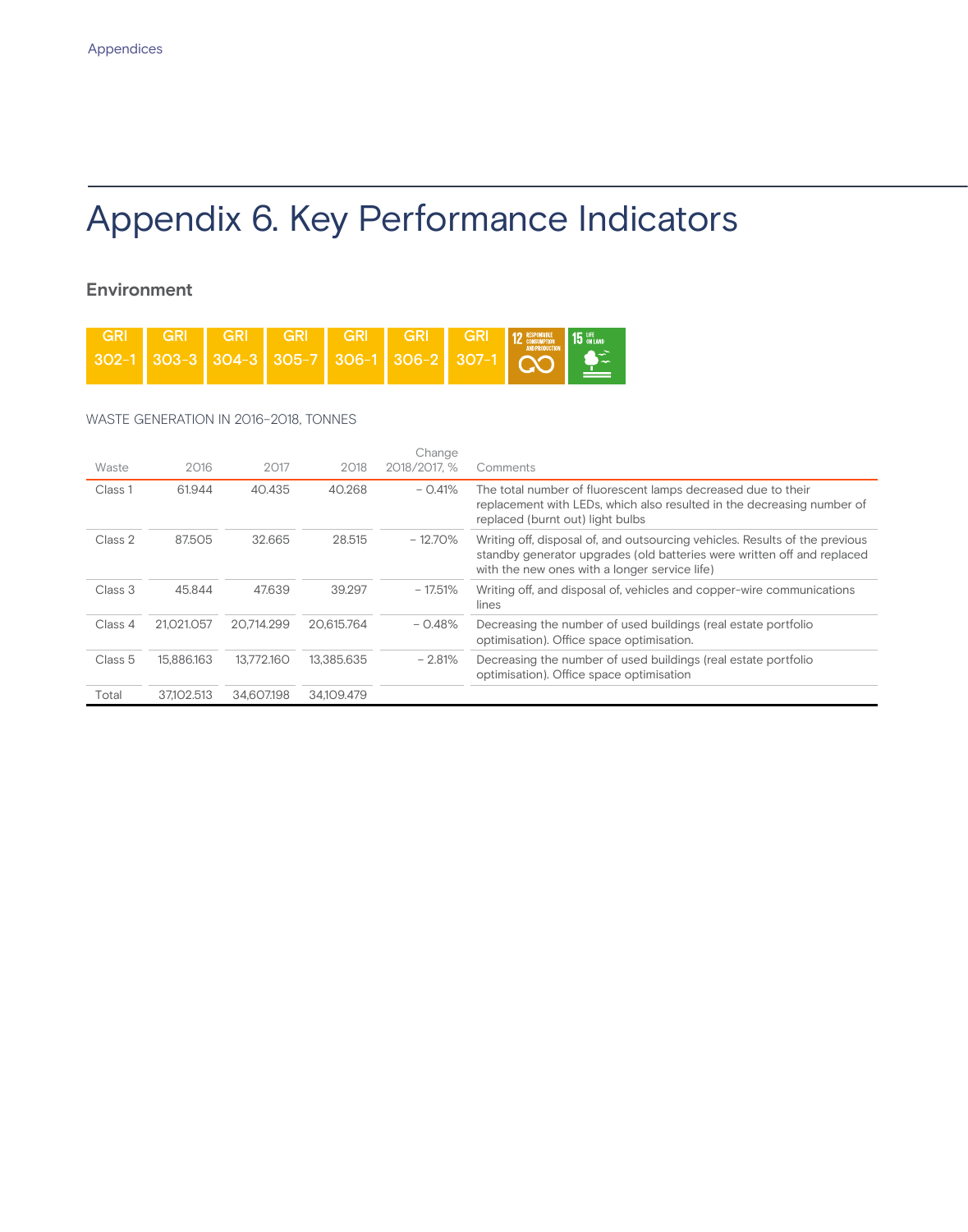$|$  162 / 163  $|$ 

#### WASTE DISPOSAL METHODS IN 2016–2018, TONNES

|                                             | 2016     | 2017     | 2018     |
|---------------------------------------------|----------|----------|----------|
| Landfill                                    | 33.825.5 | 30.280.8 | 30.616.7 |
| Reuse (for own operational needs)           | 44.9     | 681.0    | 271.6    |
| Other methods (disposal and neutralisation) | 3.232.1  | 3.645.3  |          |

#### RECLAMATION OF DISTURBED LAND IN 2016–2018

| 2016                                             |                                 | 2017                                             |                                 | 2018                                             |                                 |  |  |
|--------------------------------------------------|---------------------------------|--------------------------------------------------|---------------------------------|--------------------------------------------------|---------------------------------|--|--|
| Expenses related to<br>reclamation. RUB thousand | Reclaimed<br>land area.<br>sa m | Expenses related to<br>reclamation. RUB thousand | Reclaimed<br>land area.<br>sa m | Expenses related to<br>reclamation. RUB thousand | Reclaimed<br>land area.<br>sa m |  |  |
|                                                  |                                 | 150                                              | 312                             |                                                  |                                 |  |  |

#### WATER DISCHARGE IN 2016–2018, THOUSAND CU M

| Into public sewage systems (under     |           | 2.639.75 | 2.327.41 | 2.065.34 | $-11.26%$              | Equals to reducing water                      |
|---------------------------------------|-----------|----------|----------|----------|------------------------|-----------------------------------------------|
|                                       |           |          |          |          |                        |                                               |
|                                       | unplanned |          |          |          | $0.00\%$               |                                               |
| Into water bodies (water<br>ejectors) | planned   | 43.23    | 39.81    | 40.33    | 1.31%                  | Increased discharge of collected<br>rainwater |
| Water discharge                       |           | 2016     | 2017     | 2018     | Change<br>2018/2017. % | Comments                                      |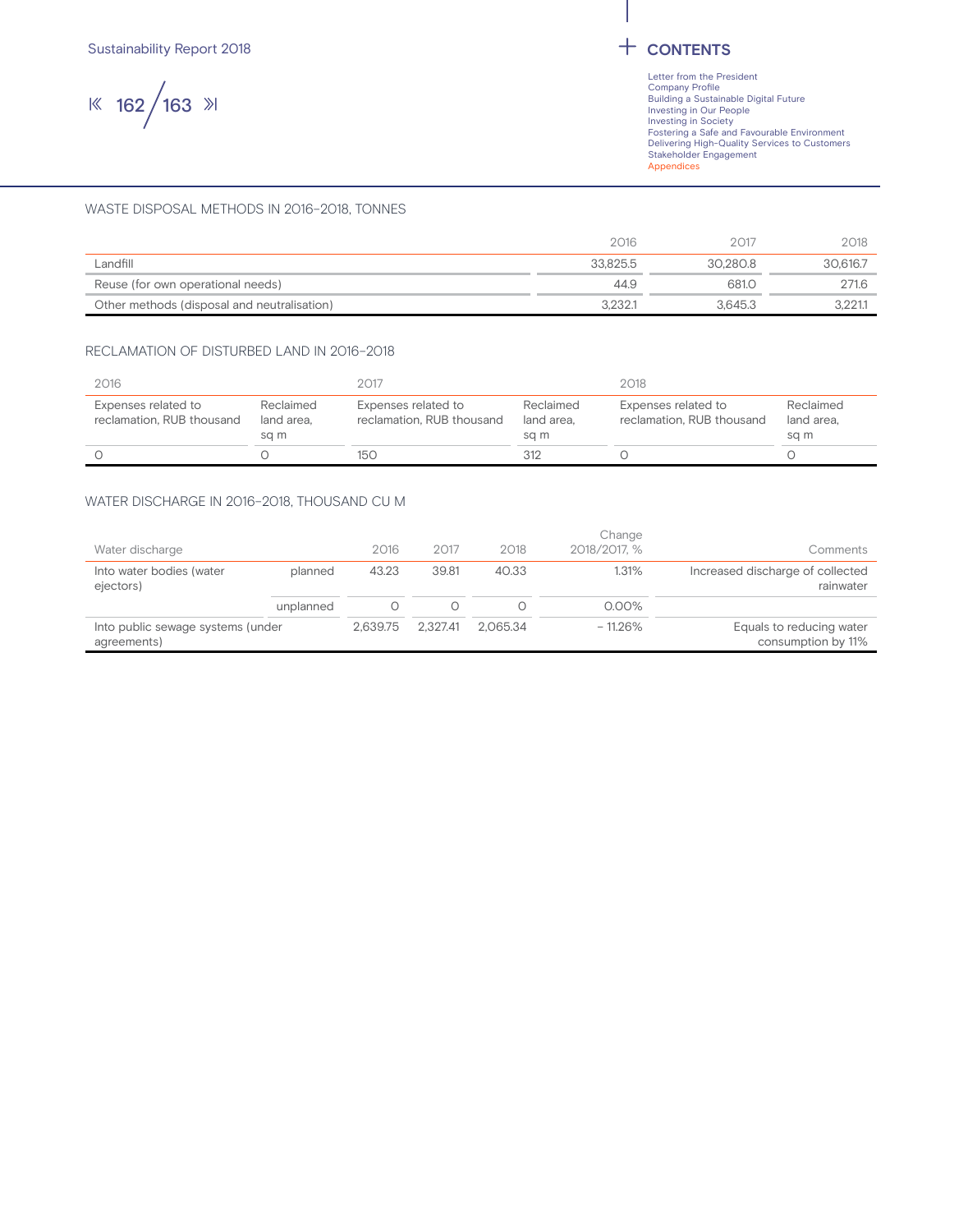### WASTE DISPOSAL IN 2016–2018

| Relevant types of                                                                                                                                                                                                                                        |                     |          |               |                                                  |                     |          |               |                                                  |                     |          |               |                                                  |
|----------------------------------------------------------------------------------------------------------------------------------------------------------------------------------------------------------------------------------------------------------|---------------------|----------|---------------|--------------------------------------------------|---------------------|----------|---------------|--------------------------------------------------|---------------------|----------|---------------|--------------------------------------------------|
| waste                                                                                                                                                                                                                                                    |                     |          |               | 2016                                             |                     |          |               | 2017                                             |                     |          |               | 2018                                             |
|                                                                                                                                                                                                                                                          | Neutrali-<br>sation | Disposal | Land-<br>fill | Reuse<br>for<br>own<br>opera-<br>tional<br>needs | Neutrali-<br>sation | Disposal | Land-<br>fill | Reuse<br>for<br>own<br>opera-<br>tional<br>needs | Neutrali-<br>sation | Disposal | Land-<br>fill | Reuse<br>for<br>own<br>opera-<br>tional<br>needs |
| Fluorescent                                                                                                                                                                                                                                              | 61.94               | 0.00     | 0.00          | 0.00                                             | 40.43               | 0.00     | 0.00          | 0.00                                             | 40.27               | 0.00     | 0.00          | 0.00                                             |
| lamps<br><b>Batteries</b>                                                                                                                                                                                                                                | 46.75               | 40.75    | 0.00          | 0.00                                             | 18.77               | 13.90    | 0.00          | 0.00                                             | 27.40               | 1.12     | 0.00          | 0.00                                             |
| Used motor oil<br>Rags<br>contaminated by<br>oil<br>Sawdust and<br>sand<br>contaminated by<br>oil<br>Fuel and oil filters                                                                                                                                | 5.11                | 40.19    | 0.00          | 0.54                                             | 8.34                | 39.30    | 0.00          | 0.00                                             | 9.10                | 30.17    | 0.00          | 0.00                                             |
| Battery acid<br>Waste tyres<br>Non-ferrous<br>metal scrap                                                                                                                                                                                                | 0.00                | 69.48    | 0.00          | 0.00                                             | 0.00                | 83.54    | 0.00          | 0.00                                             | ,0.00               | 118.68   | 0.00,         | 0.00,                                            |
| Municipal waste                                                                                                                                                                                                                                          | 0.00                | 436.49   | 16,993.79     | 0.00                                             | 0.00                | 902.01   | 17,064.13     | 0.00                                             | 0.00,               | 559.51   | 16,657.25     | 0.00,                                            |
| Waste office<br>equipment<br>Oily sludge<br>Cesspit waste<br>and other waste                                                                                                                                                                             | 2,139.30            | 34.76    | 1,344.72      | 2.53                                             | 1,229.09            | 110.68   | 1,324.86      | 0.00                                             | 1,942.92            | 152.58   | 1,184.49      | 0.33                                             |
| Municipal waste<br>and bulk waste<br>Construction<br>waste<br>Sweepings from<br>the sites<br>Paper and<br>cardboard waste<br>Broken glass<br>Waste plastic<br>Waste cable<br>Water<br>conditioning and<br>effluent<br>treatment waste<br>and other waste | 0.00                | 9.60     | 13,602.88     | 0.00                                             | 0.00                | 186.58   | 11,365.32     | 59.24                                            | 0.00,               | 26.13    | 11,084.40     | 57.24                                            |
| Ferrous metal<br>scrap<br>Paper and<br>cardboard waste                                                                                                                                                                                                   | 0.00                | 347.72   | 998.24        | 0.00                                             | 0.00                | 592.84   | 329.84        | 0.00                                             | 0.00,               | 312.64   | 582.74        | 0.00,                                            |
| Wood waste,<br>bottom ash from<br>burning coal                                                                                                                                                                                                           | 0.00                | 0.00     | 885.90        | 41.82                                            | 0.00                | 419.85   | 196.68        | 621.80                                           | 0.00,               | 0.60     | 1,107.84      | 214.05                                           |
| Total                                                                                                                                                                                                                                                    | 2,253.11            | 978.98   | 33,825.53     | 44.89                                            | 1,296.63            | 2,348.69 | 30,280.83     | 681.05                                           | 2,019.69            | 1,201.43 | 30,616.73     | 271.62                                           |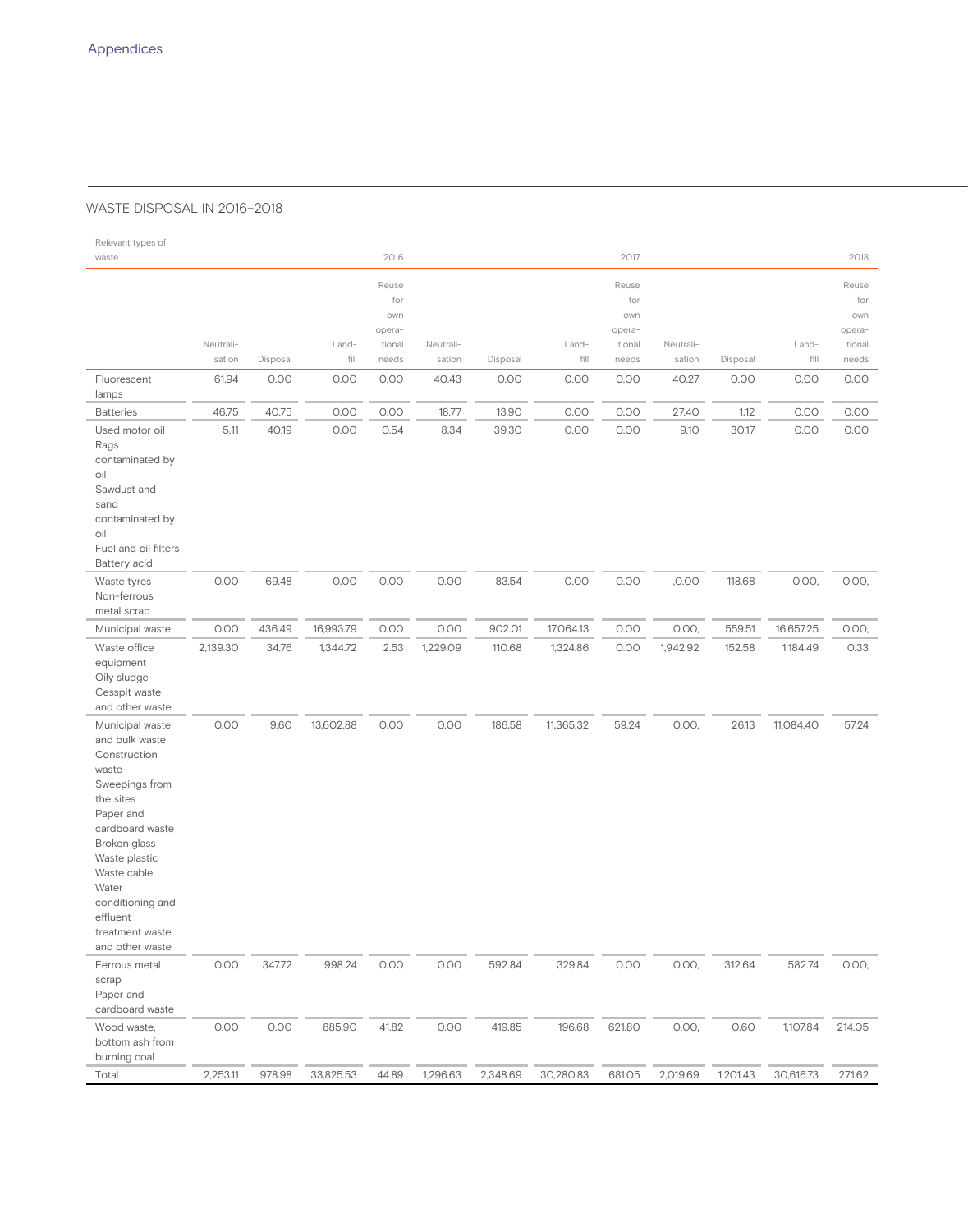$|$  164 / 165  $|$ 

#### ENERGY CONSUMPTION BY TYPE OF ENERGY IN 2016–2018

|             |                          | 2015                     |                   |                   | 2016               |           |                | 2017               |           |                | 2018               |
|-------------|--------------------------|--------------------------|-------------------|-------------------|--------------------|-----------|----------------|--------------------|-----------|----------------|--------------------|
|             | Volume                   | Energy                   | Volume            | Energy            | Total reduction in | Volume    | Energy         | Total reduction in | Volume    | Energy         | Total reduction in |
|             |                          | consumption,             |                   | consumption,      | energy consumption |           | consumption,   | energy consumption |           | consumption.   | energy             |
|             |                          | MJ                       |                   | MJ<br>in 2016. MJ |                    |           | MJ             | in 2017. MJ        |           | MJ             | consumption in     |
|             |                          |                          |                   |                   |                    |           |                |                    |           |                | 2018, MJ           |
| Fuel        | $\overline{\phantom{a}}$ | $\overline{\phantom{m}}$ | $\qquad \qquad -$ | 3.333.193.615     | -                  | -         | 2.936.455.749  | 396.737.867        |           | 2,993,054,593  | $-56.598.844$      |
| Electricity | 1,678,785                | 20,629,917,351           | 1.682.578         | 20.676.528.011    | $-46,610,660$      | 1,394,200 | 17,132,769,684 | 3.543.758.327      | 1.342.051 | 16.491.923.850 | 640,845,834        |
| Heat        | 1,552                    | 8.724.794.320            | 1,243             | 6.989.914.372     | 1.734.879.949      | 1,167     | 6.563.269.527  | 426.644.845        | 1.128     | 6.341.546.787  | 221722.740         |

#### SIGNIFICANT AIR EMISSIONS IN 2016–2018, TONNES

| Indicator        | 2016    | 2017    | 2018    | Change 2018/2017, % | Comments                   |
|------------------|---------|---------|---------|---------------------|----------------------------|
| Carbon oxide     | 916.4   | 904.4   | 857.2   | $-5.22%$            | Reduced gas consumption    |
| Nitrogen dioxide | 111.7   | 117.1   | 131.4   | 12.21%              | Increased coal consumption |
| Sulphur dioxide  | 107.3   | 105.5   | 116.0   | 9.94%               | Increased coal consumption |
| Nitrogen oxide   | 22.8    | 22.1    | 22.6    | 2.26%               | Increased coal consumption |
| Soot             | 158.6   | 147.3   | 178.7   | 21.31%              | Increased coal consumption |
| Total            | 1.316.7 | 1.296.4 | 1.305.9 |                     |                            |

#### TOTAL WATER WITHDRAWAL IN 2016–2018, THOUSAND CU M

|                                                                     | 2016     | 2017     | 2018     |
|---------------------------------------------------------------------|----------|----------|----------|
| Total water withdrawal                                              | 3.151.22 | 2.800.81 | 2.496.06 |
| Groundwater                                                         | 377.97   | 37557    | 229.55   |
| Surface water                                                       |          |          |          |
| Municipal water supplies or other public or private water utilities | 2.773.25 | 2.425.24 | 2,266.51 |

#### MONETARY VALUE OF SIGNIFICANT FINES AND TOTAL NUMBER OF NON-MONETARY SANCTIONS FOR NON-COMPLIANCE WITH ENVIRONMENTAL LAWS AND REGULATIONS IN 2016–2018, RUB THOUSAND

| Indicator                                                                                              |    | 2016 2017 | 2018 |
|--------------------------------------------------------------------------------------------------------|----|-----------|------|
| Monetary value of significant fines and total number of non-monetary sanctions for non-compliance with | 14 | 154       | 90   |
| environmental laws and regulations                                                                     |    |           |      |

#### FUEL AND ENERGY EXPENSES IN 2016–2018, %

|                                            | 2016 | 2017 | 2018 |
|--------------------------------------------|------|------|------|
| Power supply                               | 55   | 68   | 66.5 |
| Heat supply                                | 17   | 21.9 | 23.4 |
| Fuel for vehicles and mechanical equipment | 18   | 8.5  |      |
| Gas and gas supply expenses                |      | 1.5  | 1.4  |
| Other                                      |      |      |      |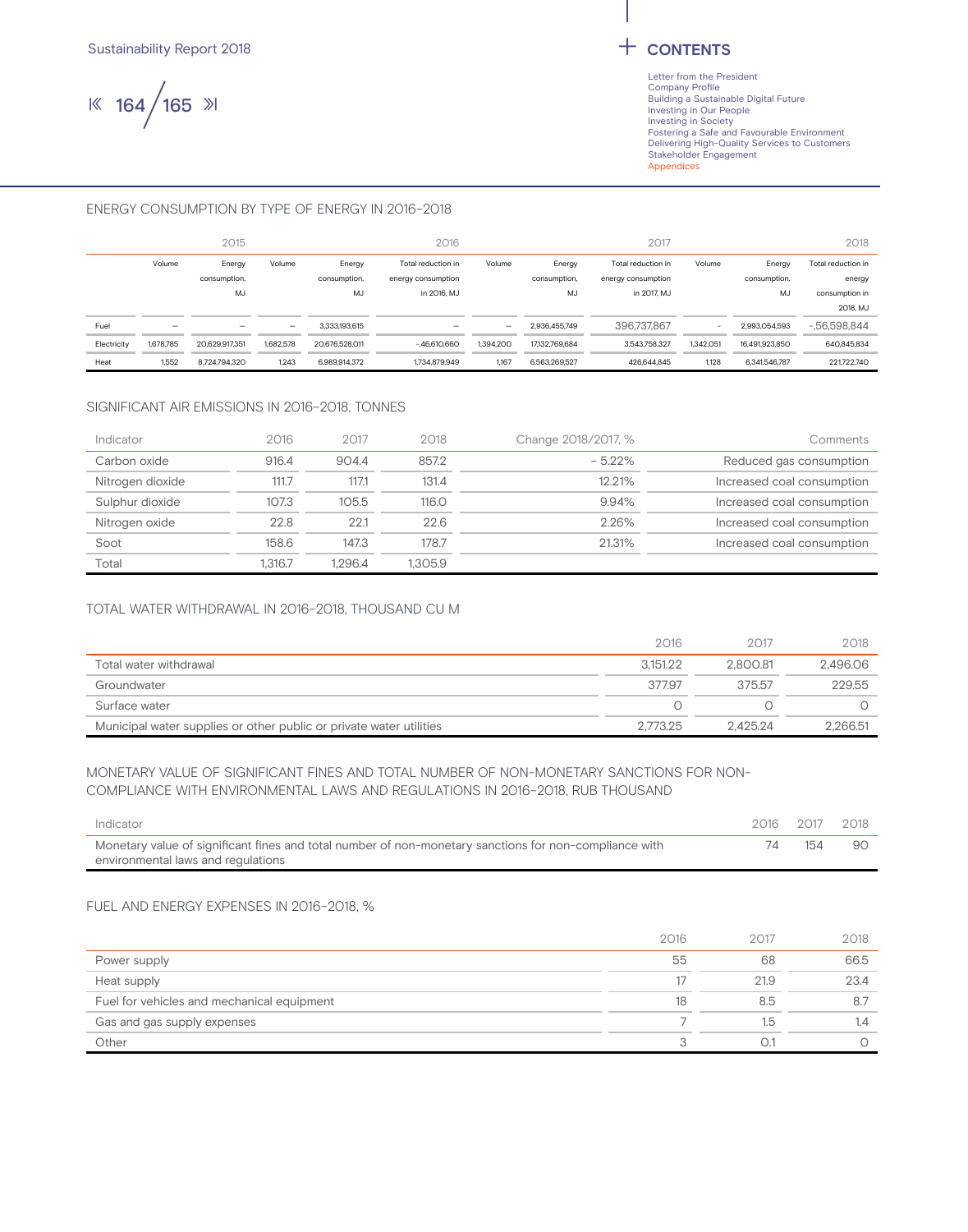### ENVIRONMENTAL PERFORMANCE OF PJSC ROSTELECOM'S VEHICLES AND PERFORMANCE IMPROVEMENT INITIATIVES IN 2018

|                                                              |               |     |       |     | Emission standard |       |                              |        |
|--------------------------------------------------------------|---------------|-----|-------|-----|-------------------|-------|------------------------------|--------|
| Rostelecom's vehicles by emission standard                   | not certified |     |       |     |                   |       | $0 \t 1 \t 2 \t 3 \t 4 \t 5$ |        |
| Vehicles purchased in 2018                                   |               |     |       |     |                   |       | $0 \t 1,104$                 | 1104   |
| Vehicles on Rostelecom's balance sheet as at the end of 2018 | 1.002         | 505 | 3.363 | 864 | 1.247             | 3.164 | 3.889                        | 14.034 |

#### ROSTELECOM'S ENVIRONMENTAL SAFETY EXPENDITURES IN 2016–2018

| Indicator                                                                          | 2016       | 2017       | 2018       |
|------------------------------------------------------------------------------------|------------|------------|------------|
| Employee training                                                                  | 1.489.79   | 2.351.71   | 1.566.79   |
| Disposal/neutralisation fees for non-landfill wastes                               | 9.772.59   | 11.815.94  | 10.489.66  |
| Payments to transport organisations for transporting municipal wastes to landfills | 83.774.71  | 70.803.62  | 88.685.53  |
| Emission charges to the federal budget                                             | 1.235.94   | 636.07     | 764.78     |
| Charges to the federal budget for municipal waste landfill                         | 32.546.79  | 18.956.10  | 10.412.69  |
| Total                                                                              | 128.819.82 | 104.563.44 | 111.919.45 |

# **Occupational health and safety**



### WORK-RELATED INJURIES AT ROSTELECOM IN 2016–2018

|                                                          | 2016  | 2017  | 2018  |
|----------------------------------------------------------|-------|-------|-------|
| Number of injuries, people                               | 42    | 39    | 30    |
| Number of incidents per 1,000 employees (frequency rate) | 0.34  | 0.31  | O 27  |
| including: women                                         | 6     |       | 8     |
| fatalities                                               | b     |       |       |
| Lost days resulting from incidents                       | 2.078 | 4.503 | 2.145 |

#### ROSTELECOM'S EXPENDITURE ON OCCUPATIONAL HEALTH AND SAFETY IN 2016–2018, RUB MILLION

|                                               | 2016 |       | 018   |
|-----------------------------------------------|------|-------|-------|
| Expenditure on occupational health and safety |      | 640.8 | 697.8 |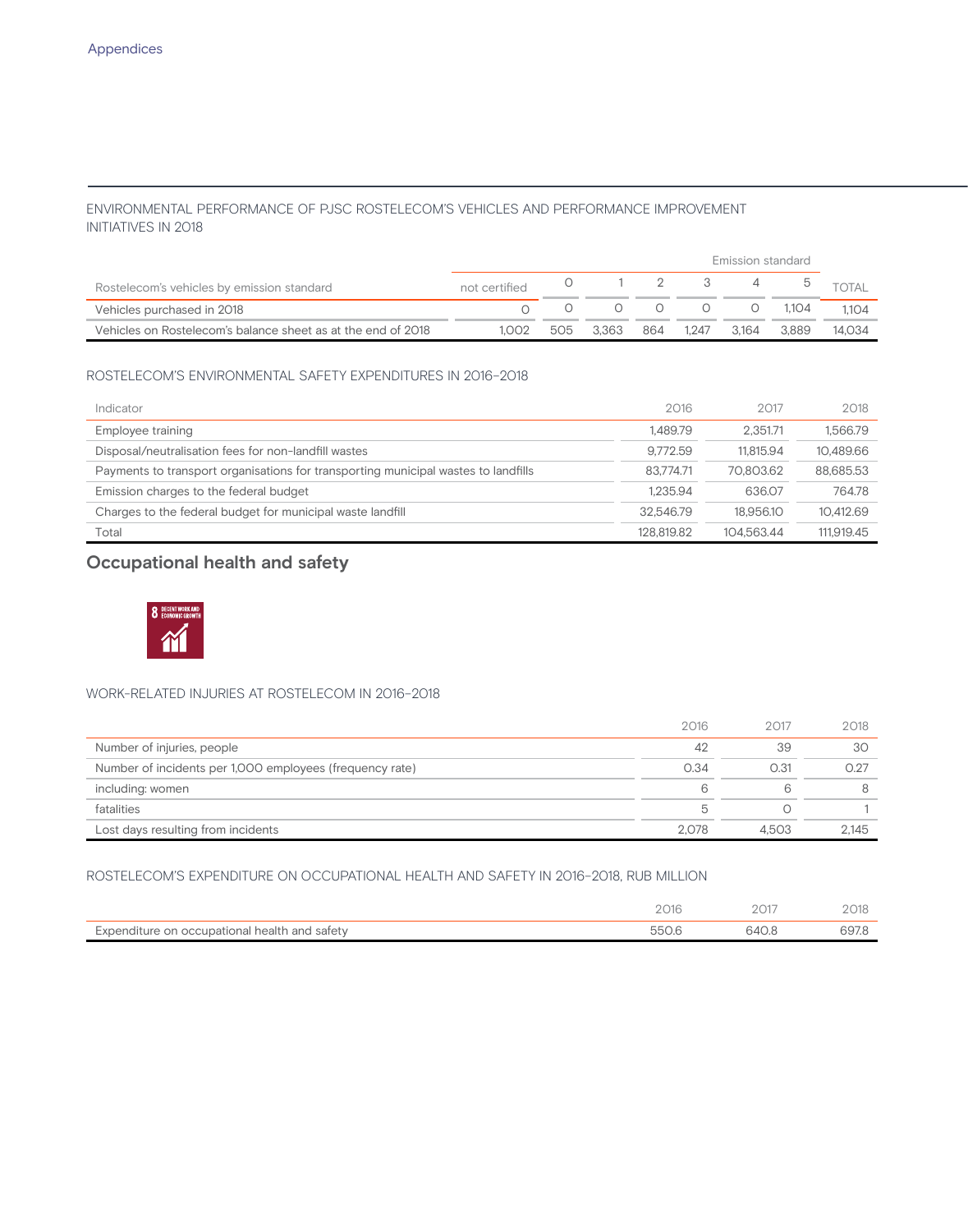Sustainability Report 2018 **CONTENTS** 

166 167

Letter from the President Company Profile Building a Sustainable Digital Future Investing in Our People Investing in Society Fostering a Safe and Favourable Environment Delivering High-Quality Services to Customers Stakeholder Engagement Appendices

## **Employees**



#### ROSTELECOM'S AVERAGE HEADCOUNT BY EMPLOYMENT TYPE IN 2016–2018, PEOPLE

| Rostelecom's headcount                     | 2016 (as at 31 December<br>2016) | 2017 (as at 31 December<br>2017) | 2018 (as at 31 December<br>2018) |
|--------------------------------------------|----------------------------------|----------------------------------|----------------------------------|
| Indefinite contract                        | 116.161                          | 108.286                          | 101.488                          |
| Fixed-term contract                        | 5.155                            | 4.308                            | 6.442                            |
| Full-time                                  | 114.037                          | 105.039                          | 101,320                          |
| Part-time                                  | 7.279                            | 7.555                            | 6.610                            |
| Under independent contractor<br>agreements | 16,111                           | 17.814                           | 21.834                           |

#### ROSTELECOM'S EMPLOYEES BY FUNCTION IN 2016–2018, PEOPLE

| Rostelecom's headcount | 2016    | 2017    | 2018    |
|------------------------|---------|---------|---------|
| Technical team         | 93.201  | 92.471  | 89.234  |
| Commercial team        | 28,101  | 26.793  | 24,772  |
| Administrative team    | 10.190  | 3.985   | 3,347   |
| Other                  | 11.040  | 10.436  | 11.231  |
| Total                  | 142.532 | 133.685 | 128.584 |

#### ROSTELECOM'S EMPLOYEES BY CATEGORY IN 2017–2018

|                    | 2017    | 2018    |
|--------------------|---------|---------|
| <b>Specialists</b> | 68,823  | 66,919  |
| Workers            | 28,325  | 26,147  |
| Heads of functions | 12,014  | 12,149  |
| Top managers       | 95      | 86      |
| Total              | 109,257 | 105,301 |
| Other employees    | 115     | 112     |

Note: The "Rostelecom's employees by category" table comprises data for Rostelecom, excluding subsidiaries and affiliates, as at 31 December 2018.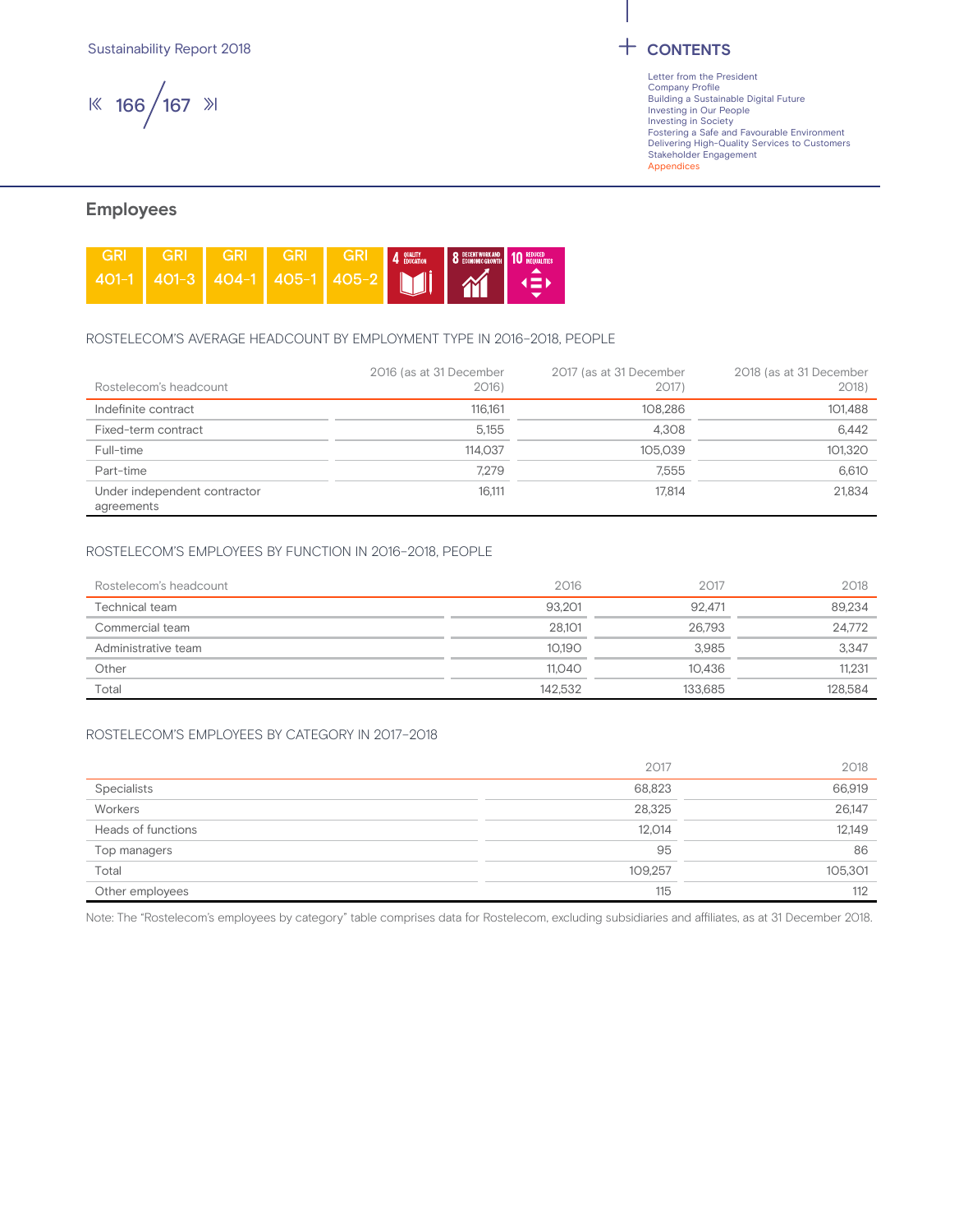#### ROSTELECOM'S EMPLOYEES BY CATEGORY IN 2016–2018

|             |                        |        | 2016      | 2017                   |        |                        |                                     |           | 2018   |
|-------------|------------------------|--------|-----------|------------------------|--------|------------------------|-------------------------------------|-----------|--------|
|             | Permanent employees as |        | By gender | Permanent employees    |        | Permanent<br>By gender |                                     | By gender |        |
|             | at 31 December 2016    | Men    | Women     | as at 31 December 2017 | Men    | Women                  | employees as at<br>31 December 2018 | Men       | Women  |
| Top         | 123                    | 84     | 39        | 95                     | 81     | 14                     | 86                                  | 74        | 12     |
| managers    |                        |        |           |                        |        |                        |                                     |           |        |
| Heads of    | 11.671                 | 7.869  | 3,802     | 12.014                 | 8.279  | 3.735                  | 12.149                              | 8,285     | 3,865  |
| functions   |                        |        |           |                        |        |                        |                                     |           |        |
| Specialists | 79.455                 | 35,016 | 44,439    | 68.823                 | 33.414 | 35.409                 | 66,919                              | 33,277    | 33,643 |
| Workers     | 33,116                 | 30.190 | 2,926     | 28.325                 | 26,219 | 2,106                  | 26.147                              | 24,409    | 1,739  |
| Total       | 124,365                | 73.159 | 51.206    | 109.257                | 67.993 | 41,264                 | 105.301                             | 66.043    | 39,258 |
| Other       |                        |        |           | 115                    | 5      | 110                    | 112                                 | 5         | 107    |
| employees   |                        |        |           |                        |        |                        |                                     |           |        |

### ROSTELECOM'S EMPLOYEES BY AGE IN 2016–2018

|                              |         |           | 2016                         |                                           |        | 2017                |         |        | 2018   |
|------------------------------|---------|-----------|------------------------------|-------------------------------------------|--------|---------------------|---------|--------|--------|
| Permanent<br>employees as at |         | By gender | Permanent<br>employees as at | By gender<br>Permanent<br>employees as at |        | By gender           |         |        |        |
| 31 December 2016             | Men     | Women     | 31 December 2017             | Men                                       | Women  | 31 December<br>2018 | Men     | Women  |        |
| Under 25                     | 7.538   | 4,525     | 3.013                        | 5.990                                     | 3.896  | 2.094               | 5.284   | 3.488  | 1,796  |
| $26 - 35$                    | 30.895  | 16.636    | 14.259                       | 24.873                                    | 15.764 | 9.109               | 23.994  | 15.400 | 8,594  |
| $36 - 55$                    | 67.800  | 38.185    | 29.615                       | 61.264                                    | 35.403 | 25.976              | 58,876  | 34,340 | 24,536 |
| Over 56                      | 18.132  | 13,813    | 4.319                        | 17.130                                    | 12,935 | 4.195               | 17.258  | 12,819 | 4,439  |
| Total                        | 124.365 | 73.159    | 51.206                       | 109.257                                   | 67.998 | 41.374              | 105.413 | 66.048 | 39,365 |

#### SHARE OF NEW HIRES IN TOTAL HEADCOUNT IN 2016–2018, PEOPLE

|                                                       | 2016    | 2017   | 2018    |
|-------------------------------------------------------|---------|--------|---------|
| Total number of permanent employees as at 31 December | 124.365 | 109372 | 105.413 |
| Including new hires                                   | 14.142  | 13.067 | 15.948  |

#### GENDER DISTRIBUTION OF NEW HIRES IN 2016–2018, PEOPLE

|       | 2016  | 2017                         | 2018  |
|-------|-------|------------------------------|-------|
| Men   | 6.994 | 7,290                        | 8,56C |
| Women | 7,148 | $- - - -$<br>$\cup, \wedge,$ | 7.388 |

#### SHARE OF NEW HIRES IN TOTAL HEADCOUNT IN 2016–2018, %

|           | New hires in 2016 | New hires in 2017 | New hires in 2018 |
|-----------|-------------------|-------------------|-------------------|
| Employees | 89%               | 88%               | 87%               |
| New hires | 11%               | 12%               | 13%               |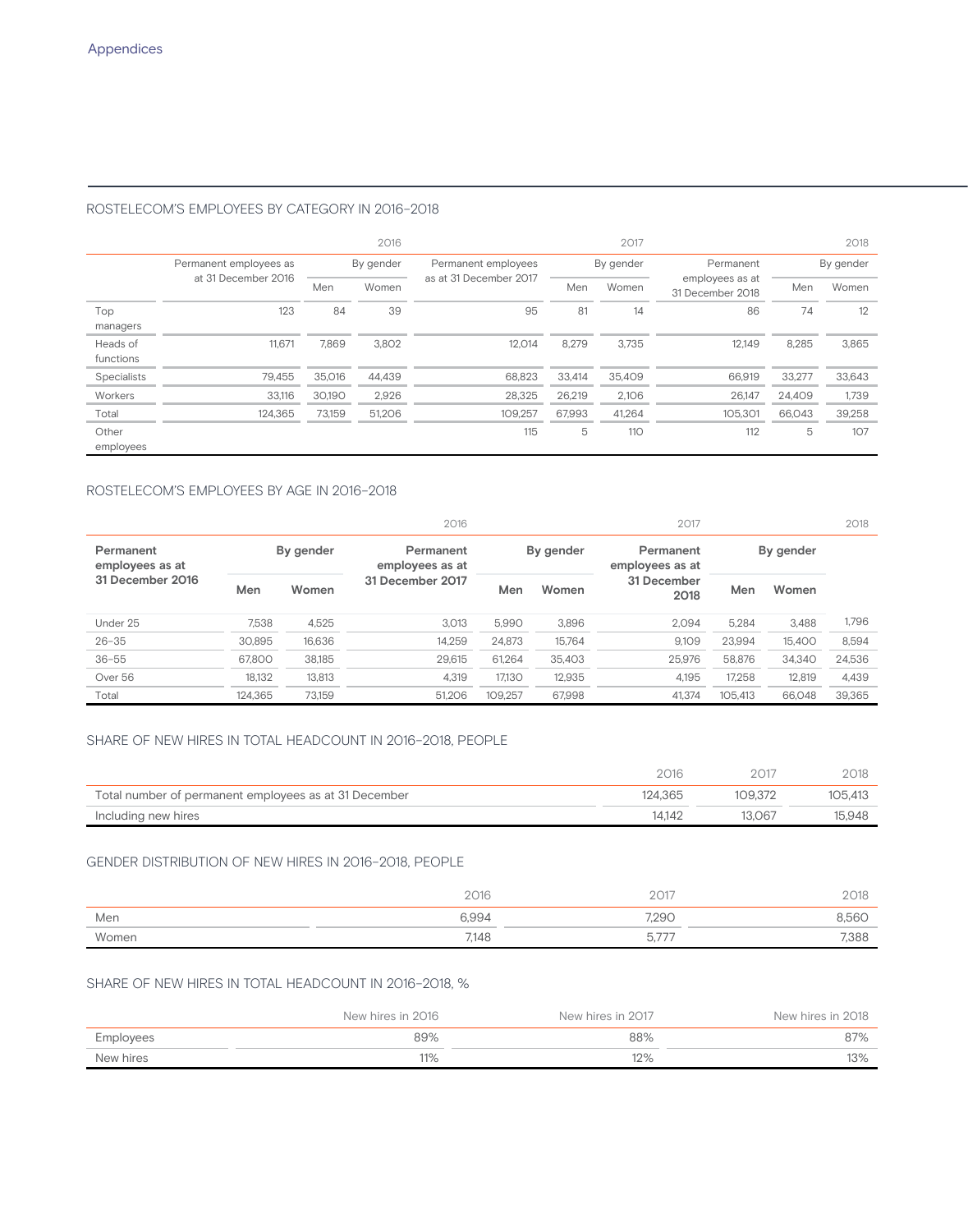168 169

#### GENDER DISTRIBUTION OF NEW HIRES IN 2016–2018, %

|       | Gender distribution of new hires<br>in 2016. % | Gender distribution of new hires<br>in 2017. % | Gender distribution of new hires<br>in 2018. % |
|-------|------------------------------------------------|------------------------------------------------|------------------------------------------------|
| Women | 51%                                            | 56%                                            | 51%                                            |
| Men   | 49%                                            | 44%                                            | 49%                                            |

#### AGE DISTRIBUTION OF NEW HIRES IN 2016–2018 (YEARS), %

|             | Age distribution of new hires in 2016<br>(years), $%$ | Age distribution of new hires in 2017<br>(years), $%$ | Age distribution of new hires in 2018<br>(years), $%$ |
|-------------|-------------------------------------------------------|-------------------------------------------------------|-------------------------------------------------------|
| $36 - 55$   | 30%                                                   | 28.20%                                                | 23%                                                   |
| $26 - 35$   | 35%                                                   | 37.40%                                                | 38%                                                   |
| Under<br>25 | 29%                                                   | 26.20%                                                | 32%                                                   |
| Over<br>56  | 6%                                                    | 8.30%                                                 | 7%                                                    |

#### ROSTELECOM'S AVERAGE HEADCOUNT IN 2016–2018, PEOPLE

| Indicator                                                                    | 2016    | 2017    | 2018    |
|------------------------------------------------------------------------------|---------|---------|---------|
| Rostelecom Group's average headcount (including subsidiaries and affiliates) | 142.532 | 133685  | 128.530 |
| Rostelecom's average headcount (excluding subsidiaries and affiliates)       | 121.316 | 112.594 | 107.930 |
| Average headcount of subsidiaries and affiliates                             | 21.216  | 21.090  | 20.600  |

#### REGION DISTRIBUTION OF ROSTELECOM'S NEW HIRES IN 2016–2018

|                 |           |           |           | New      | New      | New      | Share of new   | Share of new   |                    |
|-----------------|-----------|-----------|-----------|----------|----------|----------|----------------|----------------|--------------------|
|                 | Average   | Average   | Average   | hires    | hires    | hires    | hires in total | hires in total | Share of new hires |
|                 | headcount | headcount | headcount | in 2016, | in 2017, | in 2018, | headcount      | headcount      | in total headcount |
| Region/centre   | in 2016   | in 2017   | in 2018   | people   | people   | people   | in 2016, %     | in 2017, %     | in 2018, %         |
| Volga           | 18.544    | 15,933    | 14,872    | 2,029    | 1,990    | 2,157    | 10.9%          | 12.5%          | 15%                |
| Centre          | 24,452    | 23,655    | 23,254    | 2,286    | 1,775    | 2,386    | 9.3%           | 7.5%           | 10%                |
| Far East        | 9,148     | 8,308     | 7,919     | 961      | 984      | 812      | 10.5%          | 11.8%          | 10%                |
| North-West      | 14,949    | 13,505    | 12,734    | 1,710    | 1,413    | 1,303    | 11.4%          | 10.5%          | 10%                |
| Siberia         | 15,562    | 14,960    | 14,346    | 1,917    | 1,505    | 1,757    | 12.3%          | 10.1%          | 12%                |
| Ural            | 15,217    | 14,351    | 13,973    | 1,754    | 2,409    | 2,541    | 11.5%          | 16.8%          | 18%                |
| South           | 17,831    | 16,444    | 15,181    | 1,590    | 1,368    | 2,557    | 8.9%           | 8.3%           | 17%                |
| Headquarters    | 1,936     | 1,942     | 2,281     | 388      | 526      | 853      | 20%            | 27.1%          | 37%                |
| Training and    | 259       | 244.4     | 151       | 161      | 61       | 41       | 62.1%          | 25%            | 27%                |
| Production      |           |           |           |          |          |          |                |                |                    |
| Centre          |           |           |           |          |          |          |                |                |                    |
| Multifunctional | 3,418     | 3,252     | 3,219     | 1,346    | 1,038    | 1,541    | 39.3%          | 31.9%          | 48%                |
| General         |           |           |           |          |          |          |                |                |                    |
| Service         |           |           |           |          |          |          |                |                |                    |
| Centre          |           |           |           |          |          |          |                |                |                    |
| Total           | 121,316   | 112,594   | 107,930   | 14,142   | 13,070   | 15,948   | 11.6%          | 11.6%          | 15%                |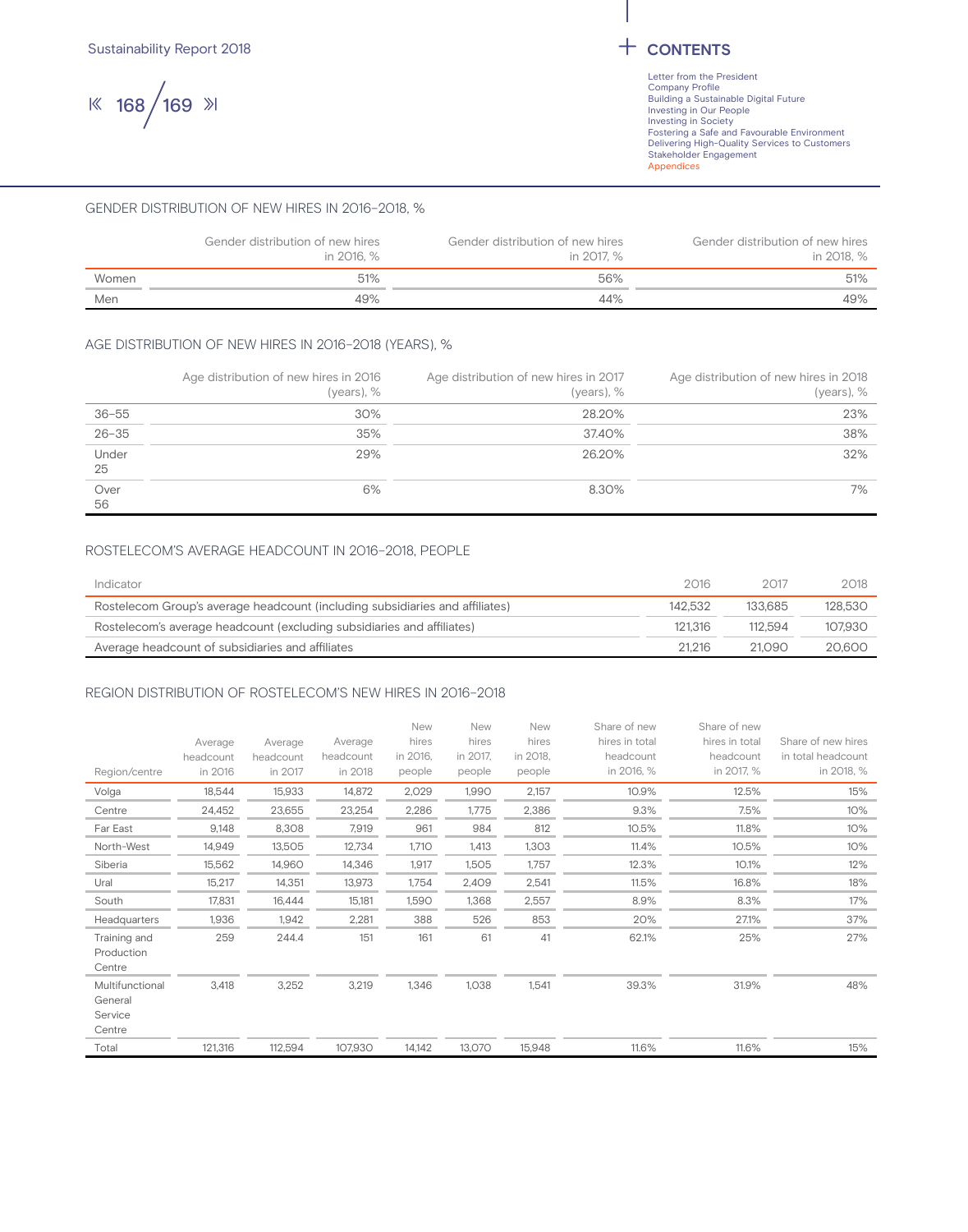#### TOTAL NUMBER OF EMPLOYEES THAT RETURNED TO WORK IN 2016–2018 AFTER PARENTAL LEAVE ENDED

| Indicator                                                  | 2016    | 2017    | 2018    |
|------------------------------------------------------------|---------|---------|---------|
| Average headcount, people                                  | 121.316 | 112.594 | 107.930 |
| Employees that returned to work, %                         | 5.23%   | 526%    | 2.40%   |
| Total number of employees that took parental leave, people | 4.098   | 4.987   | 4.635   |
| Total number of employees that returned to work, people    | 6.343   | 5.919   | 2.589   |

Note: Data for PJSC Rostelecom.

#### EMPLOYEE TURNOVER BY REGION IN 2016–2018

| Region/centre                                       | Number of<br>dismissals<br>in 2016, people | Employee<br>turnover rate<br>in 2016, % | Number of<br>dismissals<br>in 2017, people | Employee<br>turnover rate<br>in 2017, % | Number of<br>dismissals<br>in 2018, people | Employee<br>turnover rate<br>in 2018, % |
|-----------------------------------------------------|--------------------------------------------|-----------------------------------------|--------------------------------------------|-----------------------------------------|--------------------------------------------|-----------------------------------------|
| Volga                                               | 4,269                                      | 6.5%                                    | 4,330                                      | 6.70%                                   | 2,943                                      | 8.11%                                   |
| Centre                                              | 2,783                                      | 4.9%                                    | 2,516                                      | 4.33%                                   | 3.035                                      | 6.62%                                   |
| Far East                                            | 1,704                                      | 8.0%                                    | 1,687                                      | 9.30%                                   | 1,276                                      | 9%                                      |
| North-West                                          | 2,580                                      | 6.4%                                    | 2,881                                      | 6.78%                                   | 1,821                                      | 4.97%                                   |
| Siberia                                             | 2,269                                      | 6.7%                                    | 2,129                                      | 7.65%                                   | 2,589                                      | 9%                                      |
| Ural                                                | 2,817                                      | 7.3%                                    | 3,002                                      | 10.60%                                  | 3,265                                      | 14.37%                                  |
| South                                               | 2,558                                      | 6.0%                                    | 3,019                                      | 7.50%                                   | 3,741                                      | 9.55%                                   |
| Headquarters                                        | 220                                        | 6.4%                                    | 557                                        | 9.70%                                   | 420                                        | 10.41%                                  |
| Training and<br><b>Production Centre</b>            | 155                                        | 42.9%                                   | 121                                        | 33.10%                                  | 103                                        | 35.79%                                  |
| Multifunctional<br><b>General Service</b><br>Centre | 1,549                                      | 23.7%                                   | 1,269                                      | 26.00%                                  | 1,248                                      | 5.36%                                   |
| Total                                               | 20,904                                     | 6.89%                                   | 21,511                                     | 7.93%                                   | 20,441                                     | 8.64%                                   |

### AVERAGE MONTHLY PAY OF ROSTELECOM EMPLOYEES IN 2016–2018, RUB THOUSAND

| <b>PJSC Rostelecom</b>                                   |  |    |
|----------------------------------------------------------|--|----|
| Rostelecom Group (including subsidiaries and affiliates) |  | 46 |

#### PJSC ROSTELECOM'S SALARY EXPENSES IN 2016–2018, RUB BILLION

|                                                          | 2016  |       | 2018  |
|----------------------------------------------------------|-------|-------|-------|
| <b>PJSC Rostelecom</b>                                   | 56.85 | 58.16 | 62.7  |
| Rostelecom Group (including subsidiaries and affiliates) | 66.02 |       | 69.81 |